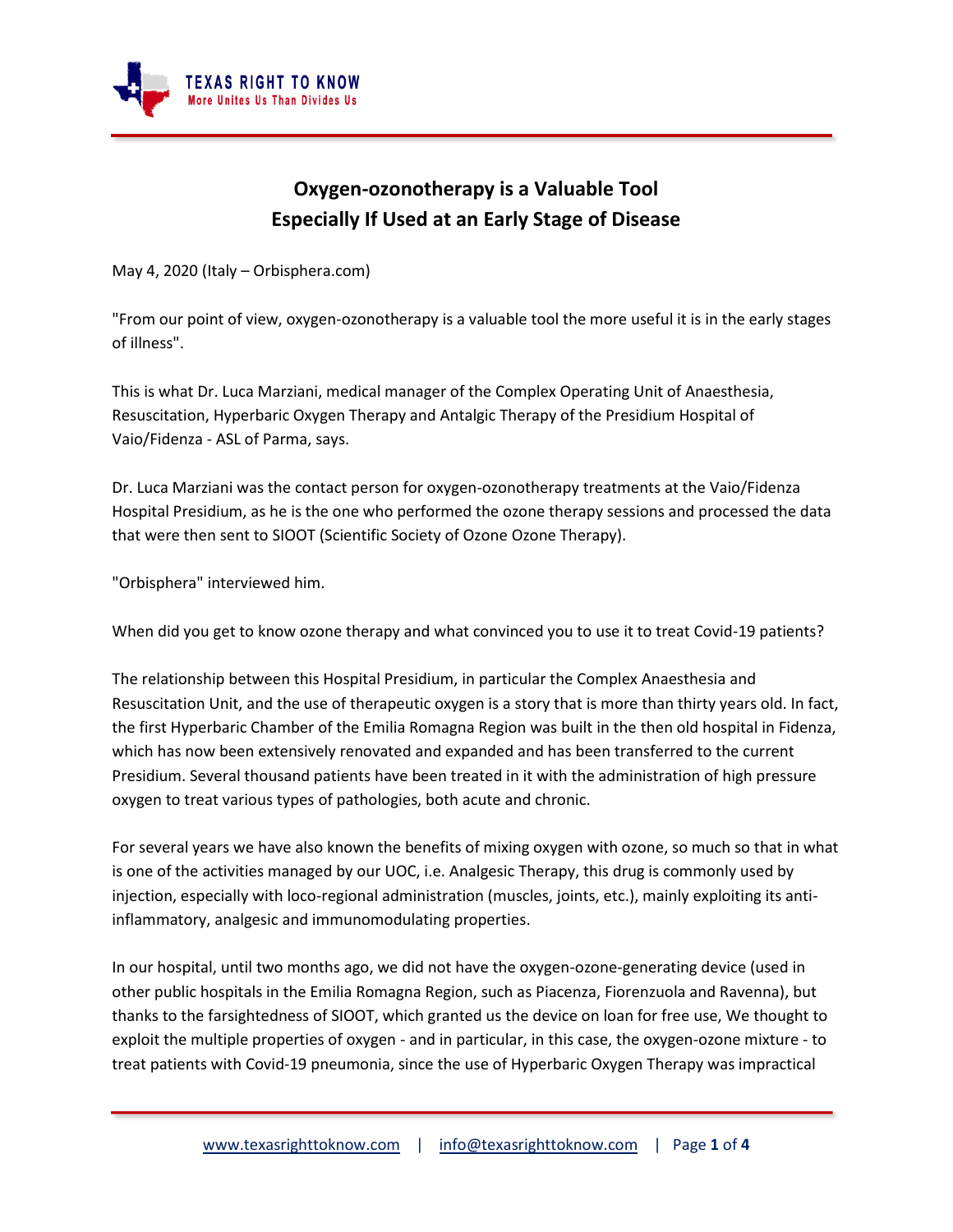

because oxygen administered by inhalation requires the anatomo-functional integrity of the lung, unfortunately absent in such patients.

When did you start using the SIOOT treatment protocol to treat Covid-19 positives? How many and which patients have you treated so far?

The first patient was treated on March 30. In total we have treated 11 patients to date. There have been 51 sessions of Grande AutoEmo Infusion (GAEI), which is the procedure recommended by the SIOOT protocols and which is carried out in the different centers that use this method, for an average of 5 sessions (precisely 4.6) for each patient. It ranges from a minimum of 1 single session (due to the death of the patient, treated at the beginning of our experience even if in serious conditions) to a maximum of 9 sessions for each patient.

10 of these 11 patients treated were in our Resuscitation Department due to serious respiratory problems related to Covid-19 and therefore underwent intubation and mechanical ventilation. Of these, 2 patients, already with very compromised conditions at the entrance, died after 1 and 2 GAEI sessions respectively.

Another 3 patients died during the months of March and April, while the other 5 had remission of the picture and discharge from Resuscitation; they are currently undergoing respiratory rehabilitation in hospital or in another contracted centre.

The last of the patients in chronological order, on the other hand, was "intercepted" in the Medical Operating Unit, before the worsening of his condition and the need for intensive care. This is due to a recent "change of course" in the strategy of choosing patients to undergo oxygen-ozonotherapy.

So what are your results? And why the "change of course" you mentioned?

It is precisely after the evaluation of the results of the first 10 patients that we decided, also considering what emerged from the experience of the other centres that use oxygen-ozonotherapy, to treat patients who present a worsening of their respiratory conditions (evaluated through the values of oxygen present in the arterial blood, the "quantity" of oxygen to be administered and some clinical parameters such as respiratory frequency) before the "derailment" of the system due to the exhaustion of the patient's "respiratory reserves", which then takes the patient to Resuscitation.

Without going into details that may be difficult to understand for most readers, we have seen that the use of oxygen-ozone does not change the mortality rate of patients admitted to the ICU but is all the more effective in improving the patient's condition the earlier it is used, i.e. before the "friendly fire" given by the abnormal immune response triggered by the viral infection significantly damages the lung itself.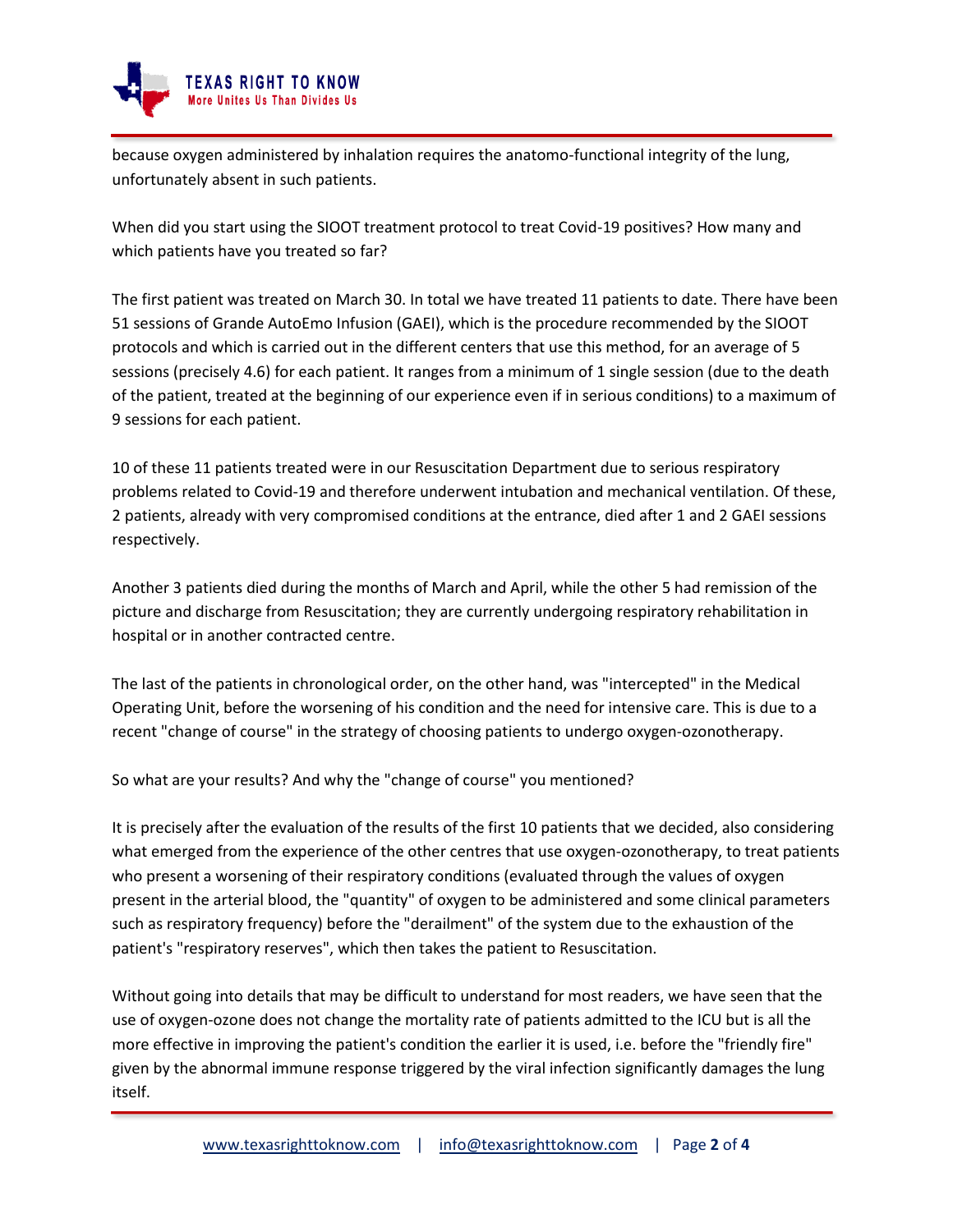

In particular, we have seen in the patients treated a correspondence between clinical improvement, less "work" support required by the ventilator, less oxygen needed to maintain vital functions and variation of some tests, including increased concentration of lymphocytes in circulating blood - almost zeroed in the acute phase - and decreased values of Interleukin 6, one of the main proinflammatory cytokines, present in very high quantities in the blood of patients at the entrance.

And having verified the greater effectiveness that one has if the intervention with oxygen-ozone is done early, suggested the "change of course".

Based on your current experience, would you also advise others to use oxygen ozone to treat patients with Covid-19 respiratory complications?

In the literature, at present, there are no reliable data on this treatment related to Covid-19, but this basically applies to everything we have done so far to fight this pandemic: we have "borrowed" antiviral drugs used in the fight against HIV infection, antimalarial drugs, monoclonal antibodies used in rheumatoid arthritis and so on.

Certainly oxygen-ozonotherapy, from our point of view, is a valid tool, all the more useful the more it is used at an early stage of the disease. An example of this is the last patient treated who, although already in compromised conditions, had his first session while still in the OU of Medicine. It worsened during the night of the following day (in which - for technical reasons - it had not been possible to repeat the ozone therapy session), but intubation and subsequent mechanical ventilation immediately showed a clear improvement in ventilator indices and blood-chemical tests, therefore a diametrically opposite behaviour to the vast majority of intensive care patients, who normally see a clear worsening of the picture after the start of mechanical ventilation and require several days of use of the ventilator, often accompanied by the need for pronosupinations to maintain a minimum level of oxygen in the circulating blood.

This patient, before having to be transferred after 3 days for organisational reasons to another Intensive Care Unit in the region, was never pronated and had such conditions that he could attempt weaning off the ventilator and extubation after 4 days (compared to an average of 20 days).

Can you describe the history of any of the patients treated with oxygen-ozone?

This catastrophe has upset the existence of so many. But I am convinced that for those who "lived inside" us (and I am referring in particular to health workers) these events have irreversibly changed our lives: questions, sometimes unanswered, about the fragility of our existence, about suffering and pain, about time wasted for what does not matter, and not intensely lived for what really matters.